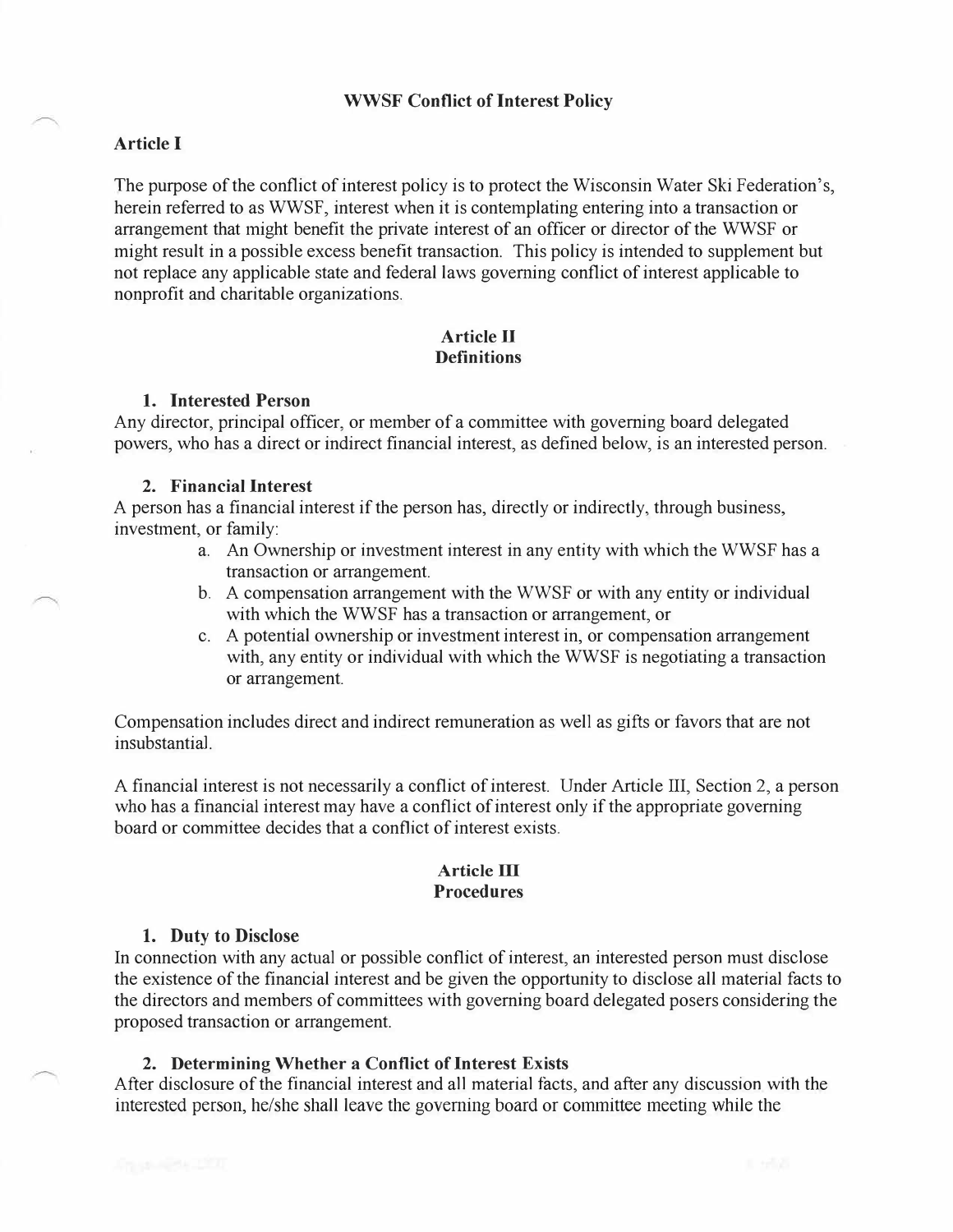determination of a conflict of interest is discussed and voted upon. The remaining board or committee members shall decide if a conflict of interest exists.

## **3. Procedures for addressing the Conflict of Interest**

- a. An interested person may make a presentation at the governing board or committee meeting, but after the presentation, he/she shall leave the meeting during the discussion of, and the vote on, the transaction or arrangement involving the possible conflict of interest.
- b. The chairperson of the governing board or committee shall, if appropriate, appoint a disinterested person or committee to investigate alternatives to the proposed transaction or arrangement.
- c. After exercising due diligence, the governing board or committee shall determine whether the WWSF can obtain with reasonable efforts a more advantageous transaction or arrangement from a person or entity that would not give rise to a conflict of interest.
- d. If a more advantageous transaction or arrangement is not reasonably possible under circumstances not producing a conflict of interest, the governing board or committee shall determine by a majority vote of the disinterested directors whether the transaction or arrangement is in the WWSF's best interest, for its own benefit, and whether it is fair and reasonable. In conformity with the above determination it shall make its decision as to whether to enter into the transaction or arrangement.

# **4. Violations of the Conflicts of Interest Policy**

**Server For STAR** 

- a. If the governing board or committee has reasonable cause to believe a member has failed to disclose actual or possible conflicts of interest, it shall infonn the member of the basis for such belief and afford the member an opportunity to explain the alleged failure to disclose.
- b. If, after hearing the member's response and after making further investigation as warranted by the circumstances, the governing board or committee determines the member has failed to disclose an actual or possible conflict of interest, it shall take appropriate disciplinary and corrective action.

# **Article** IV **Records of Proceedings**

The minutes of the governing board and all committees with board delegated powers shall contain:

- a. The names of the persons who disclosed or otherwise were found to have a financial interest in connection with an actual or possible conflict of interest, the nature of the financial interest, any action taken to determine whether a conflict of interest was present, and the governing board's or committee's decision as to whether a conflict of interest in fact existed.
- b. The names of the persons who were present for discussions and votes relating to the transaction or arrangement, the content of the discussion, including any alternatives to the proposed transaction or arrangement, and a record of any votes taken in connection with the proceedings.